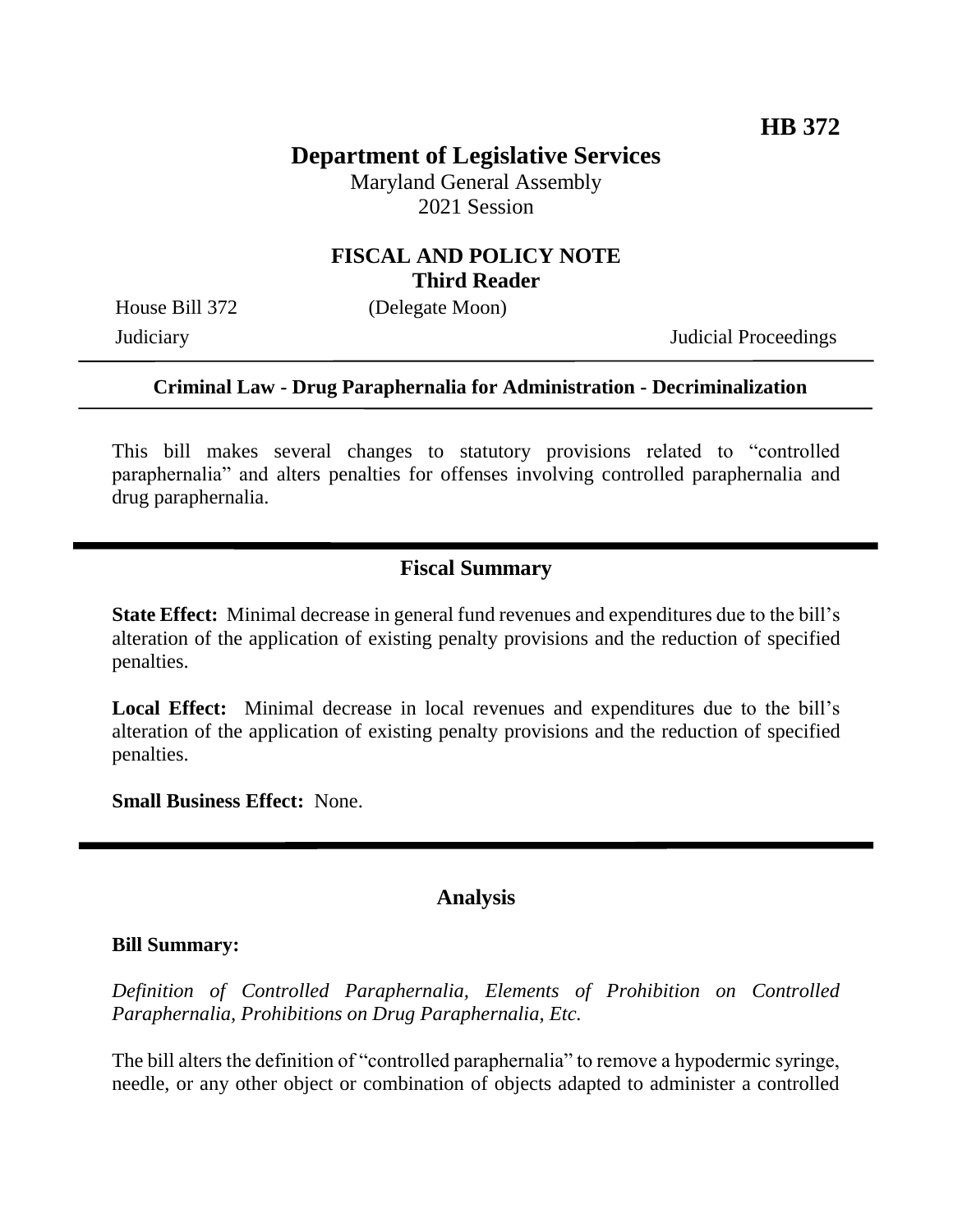dangerous substance (CDS) by hypodermic injection. Accordingly, the bill alters an element of the criminal prohibition against controlled paraphernalia to include controlled paraphernalia for purposes of manufacturing, distributing, or dispensing (rather than administering) a CDS.

The bill also specifies that the prohibitions on drug paraphernalia do not apply if the paraphernalia will be used to inject, ingest, inhale, or otherwise introduce into the human body a CDS.

Finally, the bill removes a measuring spoon as an item commonly used to illegally manufacture, distribute, or dispense a CDS for purposes of establishing an unlawful intent to use controlled paraphernalia to engage in these activities.

## *Penalties*

The bill reduces penalties related to controlled paraphernalia from a maximum penalty of four years imprisonment and/or a \$25,000 fine to a maximum penalty of one year imprisonment and/or a \$1,000 fine. The bill also repeals the penalty for controlled paraphernalia related to the use or possession of marijuana.

Subsequent offender penalties for violation of the prohibitions against the use or possession of drug paraphernalia and delivery or sale of drug paraphernalia are reduced from a maximum penalty of two years imprisonment and/or \$2,000 fine to a maximum penalty of one year imprisonment and/or \$1,000 fine.

## **Current Law:**

## *Use or Possession of Paraphernalia*

Unless authorized under law, a person may not use or possess with intent to use drug paraphernalia to:

- plant, propagate, cultivate, grow, harvest, manufacture, compound, convert, produce, process, prepare, test, analyze, pack, repack, store, contain, or conceal a CDS; or
- inject, ingest, inhale, or otherwise introduce a CDS into the human body.

Chapter 4 of 2016 repealed the criminal prohibition on use or possession of marijuana-related drug paraphernalia.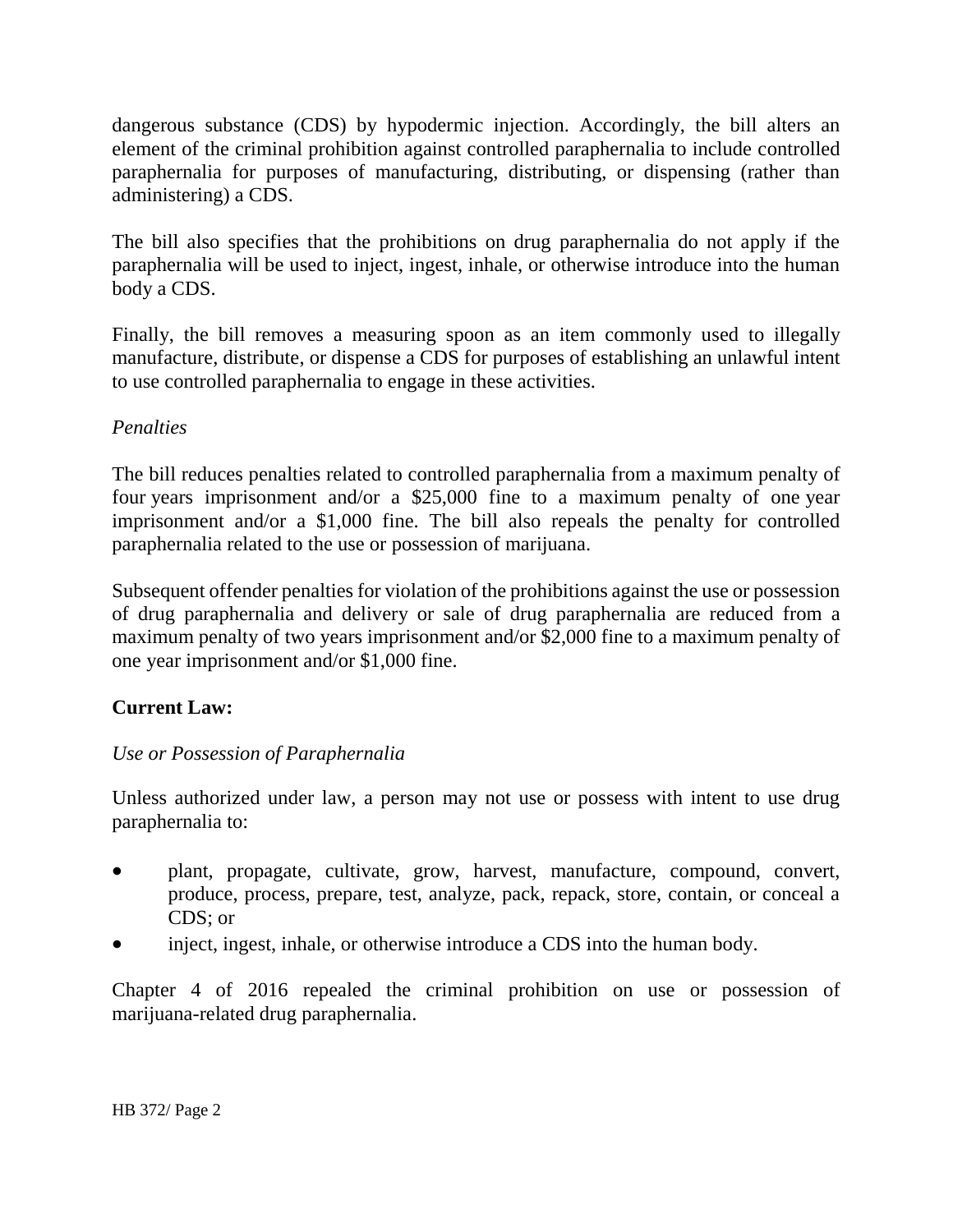#### *Delivery or Sale of Paraphernalia*

Unless authorized under law, a person may not deliver or sell, or manufacture or possess with the intent to deliver or sell, drug paraphernalia, knowing or under circumstances where a person reasonably should know that the drug paraphernalia will be used to:

- plant, propagate, cultivate, grow, harvest, manufacture, compound, convert, produce, process, prepare, test, analyze, pack, repack, store, contain, or conceal a CDS; or
- inject, ingest, inhale, or otherwise introduce a CDS into the human body.

**Exhibit 1** contains information on penalties for offenses involving both the use or possession and the delivery or sale of drug paraphernalia.

## **Exhibit 1 Penalties for Use or Possession and Delivery or Sale of Drug Paraphernalia**

| Violation                                                                                                                                                                                                                     | <b>Penalty</b>                                                                     |
|-------------------------------------------------------------------------------------------------------------------------------------------------------------------------------------------------------------------------------|------------------------------------------------------------------------------------|
| First-time violation (use, possession,<br>delivery, or sale)                                                                                                                                                                  | Misdemeanor<br>\$500 maximum fine                                                  |
| Subsequent violation (use, possession,<br>delivery, or sale)                                                                                                                                                                  | Misdemeanor<br>Up to two years imprisonment and/or a<br>maximum fine of \$2,000    |
| First-time violation (use, possession,<br>delivery, or sale) – violator has a prior<br>conviction for delivery of drug maximum fine of \$2,000<br>paraphernalia by an adult to a minor who is<br>at least three years younger | Misdemeanor<br>Up to two years imprisonment and/or a                               |
| Delivery of drug paraphernalia by an adult<br>to a minor who is at least three years<br>younger                                                                                                                               | Misdemeanor<br>Up to eight years imprisonment and/or a<br>maximum fine of \$15,000 |
| Source: Department of Legislative Services                                                                                                                                                                                    |                                                                                    |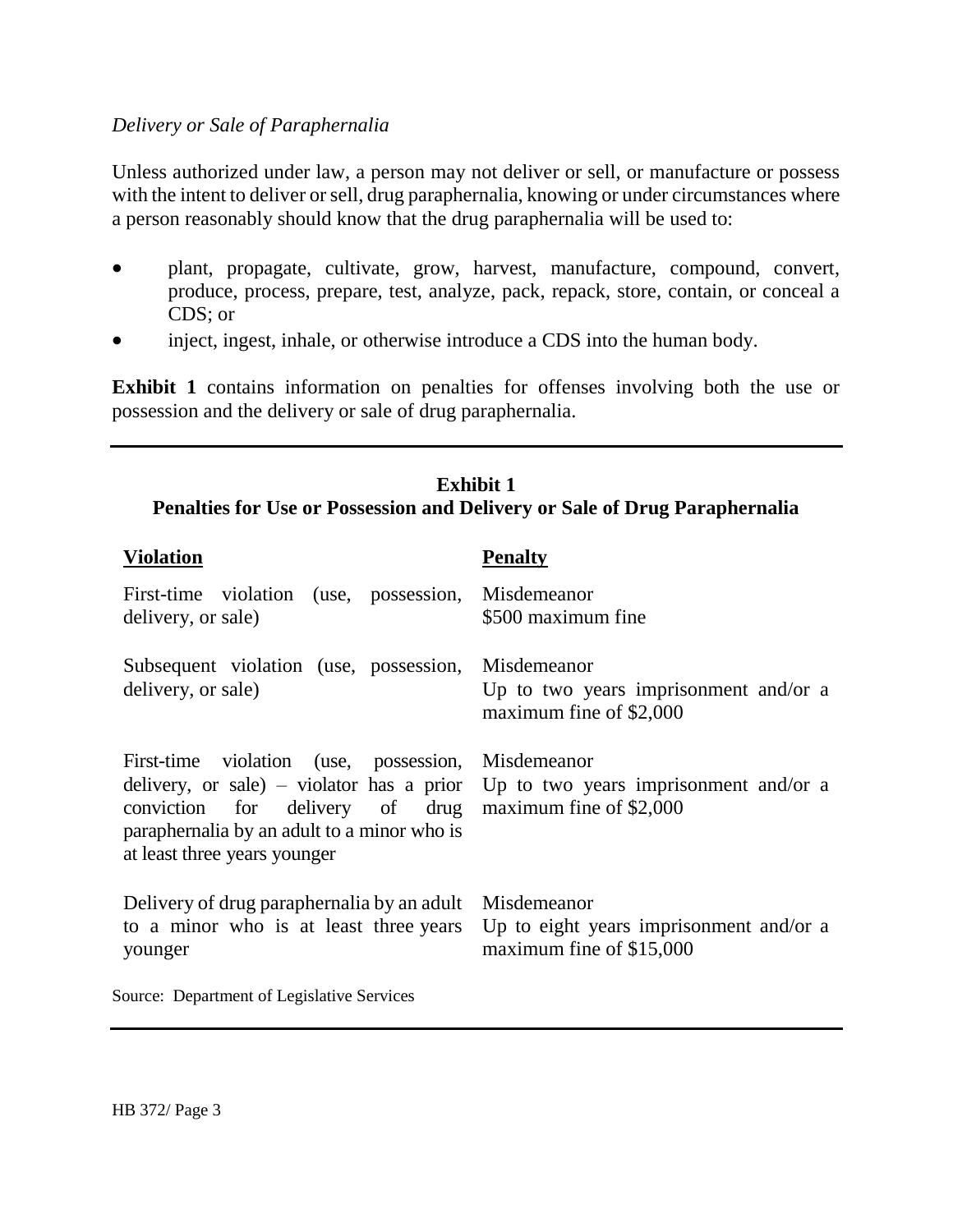## *Controlled Paraphernalia*

Controlled paraphernalia means (1) a hypodermic syringe, needle, or any other object or combination of objects adapted to administer a CDS by hypodermic injections; (2) a gelatin capsule, glassine envelope, or other container suitable for packaging individual quantities of a CDS; or (3) lactose, quinine, mannite, mannitol, dextrose, sucrose, procaine hydrochloride, or any other substance suitable as a diluent or adulterant.

In general, a person may not obtain or attempt to obtain controlled paraphernalia by:

- fraud, deceit, misrepresentation, or subterfuge;
- counterfeiting a prescription or a written order;
- concealing a material fact or the use of a false name or address;
- falsely assuming the title of or representing to be a manufacturer, distributor, or authorized provider;
- making or issuing a false or counterfeit prescription or written order; or
- possessing or distributing controlled paraphernalia under circumstances, which reasonably indicate an intention to use the controlled paraphernalia for purposes of illegally administering a CDS.

Evidence of circumstances that reasonably indicate an intent to use controlled paraphernalia to manufacture, administer, distribute, or dispense a CDS unlawfully include the close proximity of the controlled paraphernalia to an adulterant, diluent, or equipment commonly used to illegally manufacture, administer, distribute, or dispense a CDS, including a scale, a sieve, a strainer, a measuring spoon, staples, a stapler, a glassine envelope, a gelatin capsule, procaine hydrochloride, mannitol, lactose, quinine, and a CDS.

Violators are guilty of a misdemeanor and on conviction are subject to a maximum penalty of four years imprisonment and/or a \$25,000 fine. However, if the violation involves the use or possession of marijuana, violators are subject to a maximum penalty of one year imprisonment and/or a \$1,000 fine.

**State Revenues:** General fund revenues decrease minimally as a result of the bill's altered application of existing monetary penalties and reduction in specified monetary penalties from cases heard in the District Court.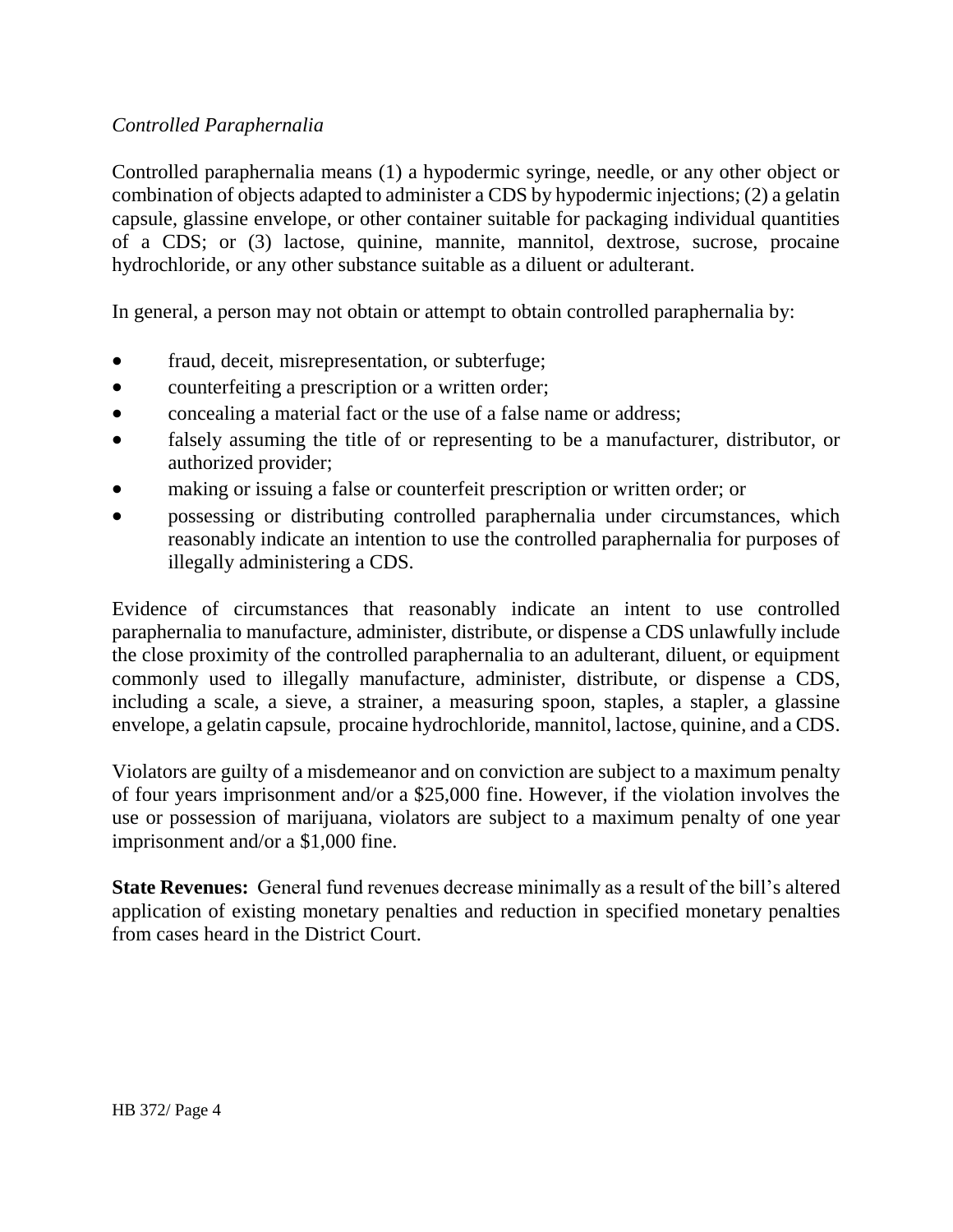**State Expenditures:** General fund expenditures decrease minimally as a result of the bill's reduction in specified incarceration penalties due to fewer people being committed to State correctional facilities, shorter incarcerations for persons sentenced in Baltimore City, and decreased payments to counties for reimbursement of inmate costs. In addition, the bill may have an operational impact on the Maryland Department of Health (MDH), as discussed below.

Persons serving a sentence longer than 18 months are incarcerated in State correctional facilities. Currently, the average total cost per inmate, including overhead, is estimated at \$3,900 per month. Persons serving a sentence of one year or less in a jurisdiction other than Baltimore City are sentenced to local detention facilities. For persons sentenced to a term of between 12 and 18 months, the sentencing judge has the discretion to order that the sentence be served at a local facility or a State correctional facility. The State provides assistance to the counties for locally sentenced inmates and for (1) inmates who are sentenced to and awaiting transfer to the State correctional system; (2) sentenced inmates confined in a local detention center between 12 and 18 months; and (3) inmates who have been sentenced to the custody of the State but are confined in or who receive reentry or other prerelease programming and services from a local facility.

The State does not pay for pretrial detention time in a local correctional facility. Persons sentenced in Baltimore City are generally incarcerated in State correctional facilities. The Baltimore Pretrial Complex, a State-operated facility, is used primarily for pretrial detentions.

The bill may have an operational impact on MDH. Pursuant to Chapter 348 of 2016, an opioid-associated disease prevention and outreach program, if established, must provide for substance use outreach, education, and linkage to treatment services to participants, including distribution and collection of hypodermic needles and syringes. Program staff members, volunteers, and participants may not be arrested, charged, or prosecuted for possessing or distributing controlled paraphernalia or drug paraphernalia whenever that possession or distribution is in direct relation to the program. MDH advises that the bill's changes may slightly alter operational procedures for the Prevention and Health Promotion Administration related to the program, including the need to (1) communicate changes to law enforcement to prevent unnecessary arrests; (2) communicate changes to all licensed pharmacists; and (3) alter existing training programs to reflect the bill's changes.

The Office of the Public Defender (OPD) advises that the bill results in reduced caseloads for the office. The Department of Legislative Services advises that given current OPD caseloads and resources, it is assumed that any reduction in OPD caseloads generated by the bill is redirected to other cases.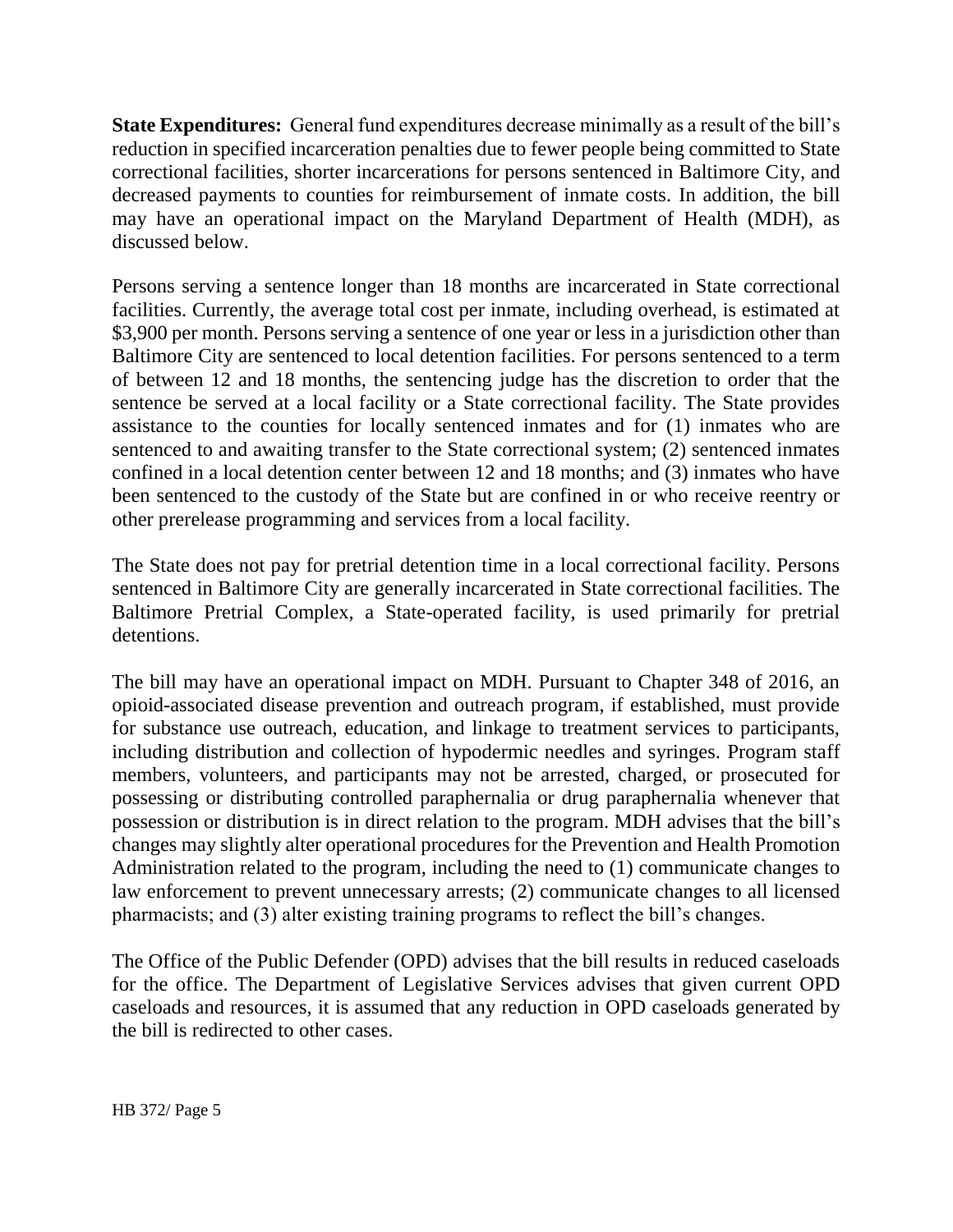**Local Revenues:** Revenues decrease minimally as a result of the bill's altered application of existing monetary penalties and reduction in specified monetary penalties from cases heard in the circuit courts.

According to the Maryland Sentencing Guidelines Database, the Maryland State Commission on Criminal Sentencing Policy received the following information for sentences in the State's circuit courts during fiscal 2020:

- 3 individuals were sentenced to four total counts of a subsequent offense of use or possession with intent to use drug paraphernalia under § 5-619 of the Criminal Law Article; and
- 11 individuals were sentenced to 11 total counts of possession or distribution of controlled paraphernalia under § 5-620 of the Criminal Law Article.

**Local Expenditures:** Expenditures decrease minimally to the extent that the bill's provisions result in an overall reduction in the number of individuals sentenced to local detention facilities and/or the overall amount of time individuals spend in local detention facilities. The bill's penalty provisions likely result in the shifting of some individuals from State correctional facilities to local facilities. However, the bill also alters offense provisions in a manner that will reduce the number of individuals sentenced for paraphernalia offenses. Data is not readily available on the number of individuals sentenced to local facilities for paraphernalia offenses altered by the bill and the sentences imposed. Nonetheless, this estimate assumes that the bill's overall impact is a reduction in local incarceration expenditures.

Counties pay the full cost of incarceration for people in their facilities for the first 12 months of the sentence. Per diem operating costs of local detention facilities have ranged from approximately \$40 to \$170 per inmate in recent years.

## **Additional Information**

**Prior Introductions:** HB 720 of 2020, a similar bill, received a hearing in the House Judiciary Committee, but no further action was taken. Its cross file, SB 704, received a hearing in the Senate Judicial Proceedings Committee, but no further action was taken.

**Designated Cross File:** SB 420 (Senator Carter) - Judicial Proceedings.

HB 372/ Page 6 **Information Source(s):** Anne Arundel, Baltimore, Charles, Frederick, Montgomery, and Somerset counties; Maryland Association of Counties; City of Havre de Grace; Maryland Municipal League; Maryland State Commission on Criminal Sentencing Policy; Judiciary